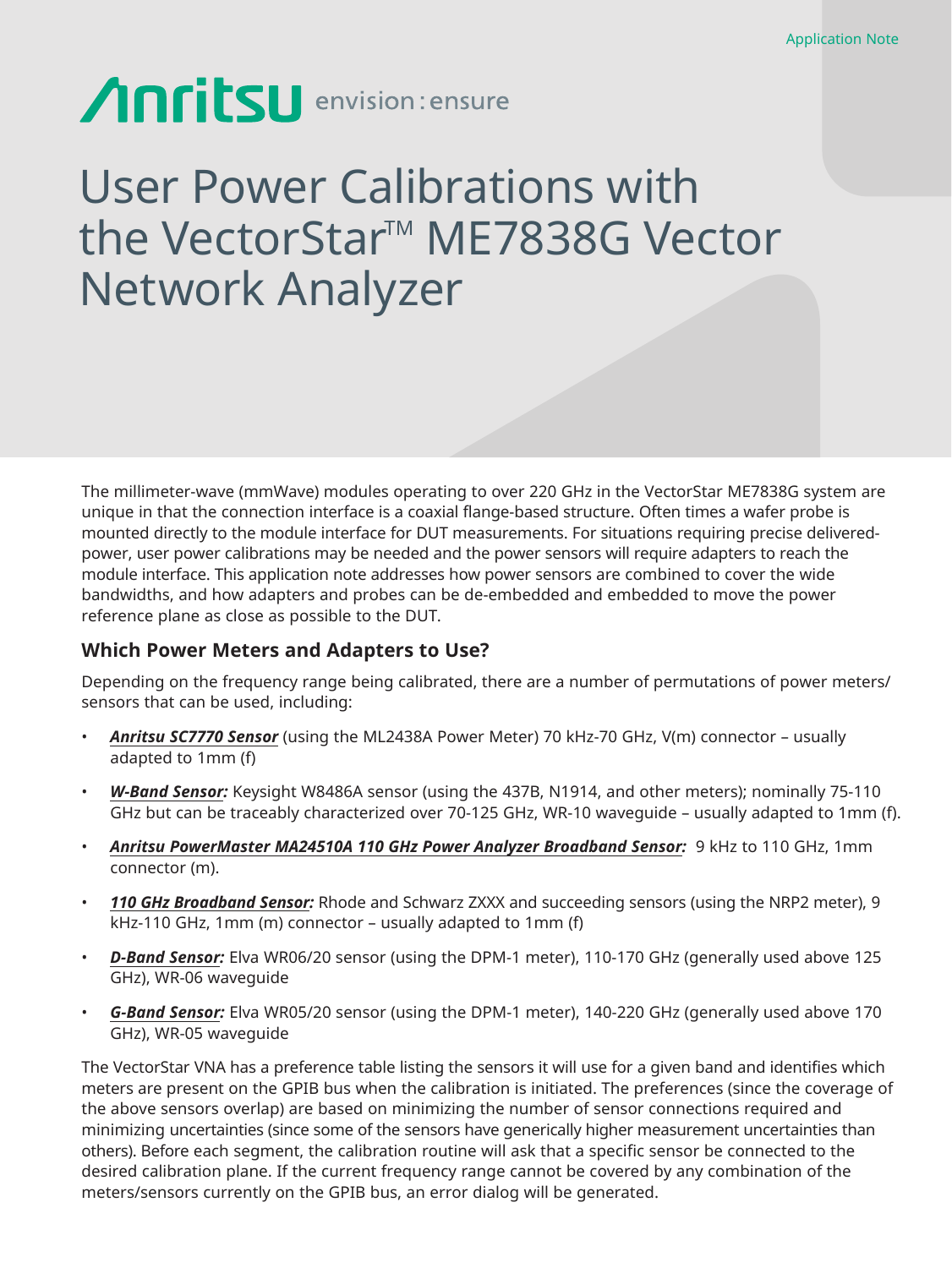### **Examples:**

- 1. 10 MHz to 125 GHz calibration range
	- a. First alternate: Broadband sensor + W-band sensor
	- b. Second alternate: Anritsu SC7770 Sensor + W-band sensor
	- c. Third alternate: Broadband sensor + D-band sensor
- 2. 10 MHz to 220 GHz calibration range
	- a. First alternate: Broadband sensor + W-band sensor + D-band sensor + G-band sensor
	- b. Second alternate: Anritsu SC7770 Sensor + W-band sensor + D-band sensor + G-band sensor
	- c. Third alternate: Broadband sensor + D-band sensor + G-band sensor
- 3. 70 GHz to 220 GHz calibration range
	- a. First alternate: W-band sensor + D-band sensor + G-band sensor
	- b. Second alternate: Broadband sensor + D-band sensor + G-band sensor
- 4. 110 GHz CW range
	- a. First alternate: Broadband sensor
	- b. Second alternate: W-band sensor
	- c. Third alternate: D-band sensor

Since the Anritsu MA25400A module has the 0.6 mm coaxial flange interface, the sensors need to be adapted to it. Some possible ways of doing this are:

- Anritsu SC7770, W-band, and 110 GHz broadband sensors: These are usually already adapted to 1 mm (f) for use with the ME7838A systems, but an additional adapter (33WG50) is needed to connect to the MA25400A.
- D-band sensor: An adapter to 0.8mm is used with the VectorStar ME7838D systems, but this sensor is used to 170 GHz with the VectorStar ME7838G so a different adapter (35WR5G) is used to connect this sensor to the VectorStar ME7838G. One may wonder about the band designations (WR5 vs. WR6), but we only use this sensor above 125 GHz and the WR6 cutoff frequency is ~115 GHz. This "mismatch" of guide sizes causes a mild discontinuity as shown below, but the induced error (less than a few tenths of a dB) is considerably less than the ~15% basic power sensor calibration error. The theoretical mismatch is shown in Figure 1.
- *G-Band Sensor:* The 35WR5G adapter is used to connect the sensor to the MA25400A module.



Reflection at WR5-WR6 interface

*Figure 1. The mismatch between WR6 and WR5 waveguide sections as can happen when using the D-band sensor with a 35WR5G adapter. This mismatch has a smaller uncertainty impact than other terms and using this adapter combination reduces the number of connections.*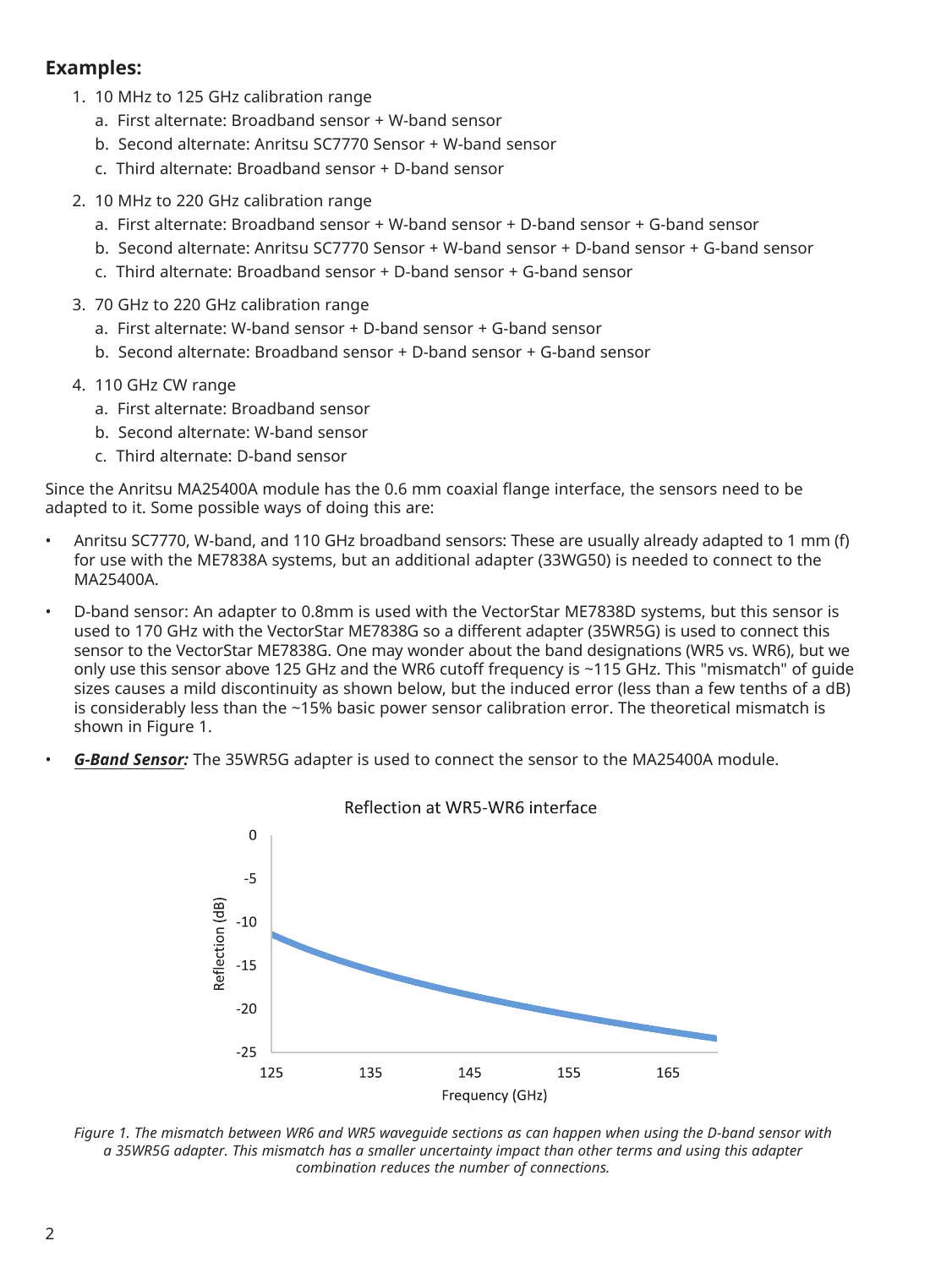## **Where Should the Reference Planes be and How are They Moved?**

The power calibration reference planes can be moved using the power calibration network extraction (NE) tools shown in the user interface menus (Figure 2). This NW Extraction sublevel becomes available when a power calibration exists and allows .s2p files (describing adapters and probes) to be embedded or de-embedded into the power calibration coefficients.



*Figure 2. The user power calibration menu and the corresponding network extraction submenu are shown here.*

For the present situation, we wish to de-embed the adapters used during the power calibration and embed the probe. These two steps together will move the power reference plane to the probe tips. The de-embedding and embedding steps are independent and use different .s2p files as inputs. The process is shown schematically in Figure 3.



*Figure 3. The power calibration network extraction process (embedding and de-embedding applied to a power calibration) is shown here for the adapter/probe configuration common with the VectorStar ME7838G system.*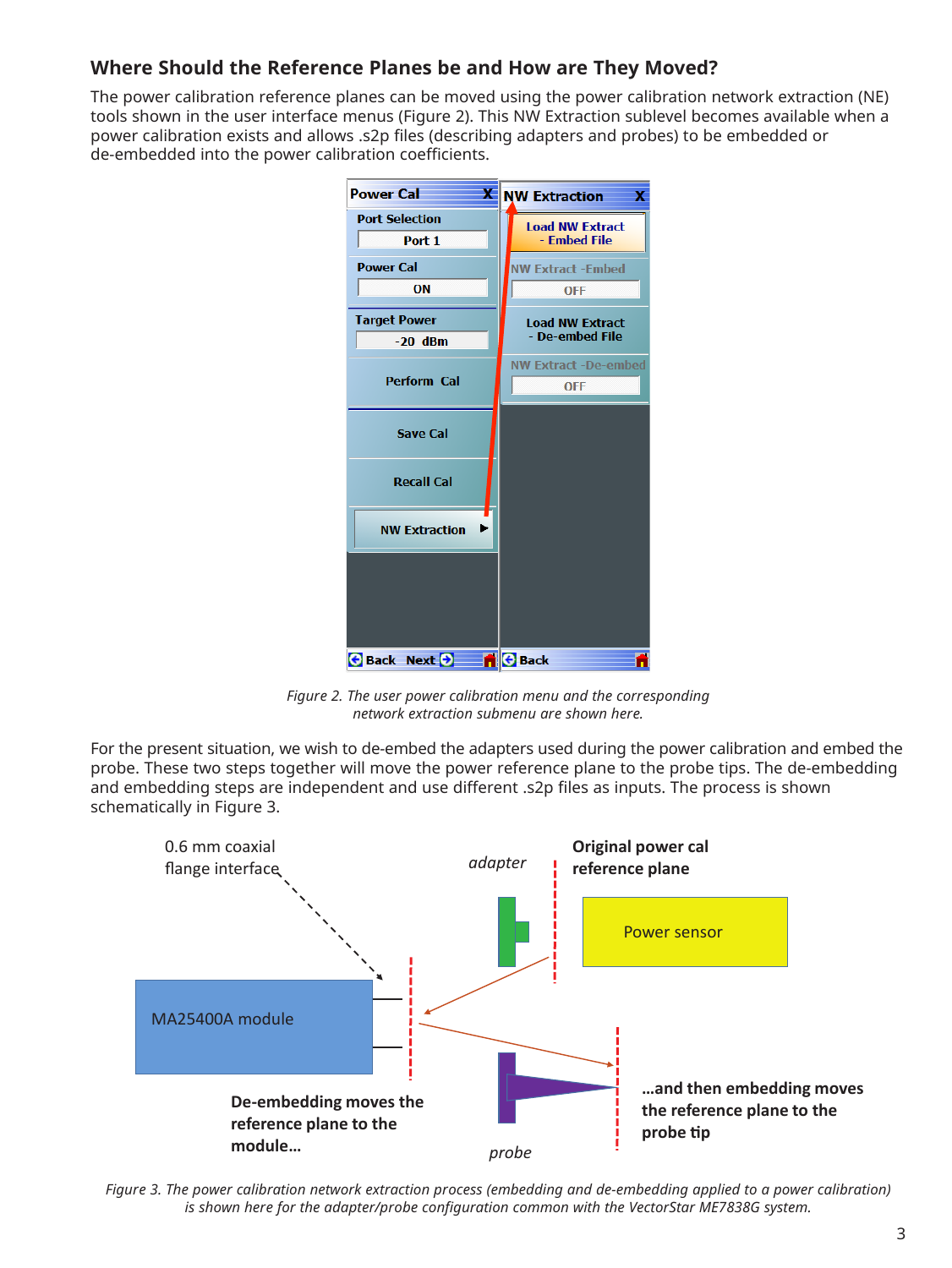For the adapters discussed above, a generic .s2p file (based on measurements of a population of adapters at the factory and meant to be a representative description) is provided that merges the 33WG50 and 35WR5G values into a single .s2p file (with the crossover at 125 GHz where there is a transition in the power meters used). The insertion loss profile of that generic file is shown in Figure 4.



*Figure 4. An example plot of the insertion loss of the combined 33WG50 and 35WR5G adapters (concatenated in frequency) is shown here.*

The probe being used will likely have a different loss profile and an example is shown in Figure 5. As the adapter loss is de-embedded and the probe loss embedded, the net shift at 220 GHz is about 2.5 dB. That is, to keep the same power at the probe tip as targeted, the instrument has to aim about 2.5 dB higher at 220 GHz than would without the adapter/probe exchange.



*Figure 5. An example plot of probe insertion loss over the frequency range of the VectorStar ME7838G is shown here.*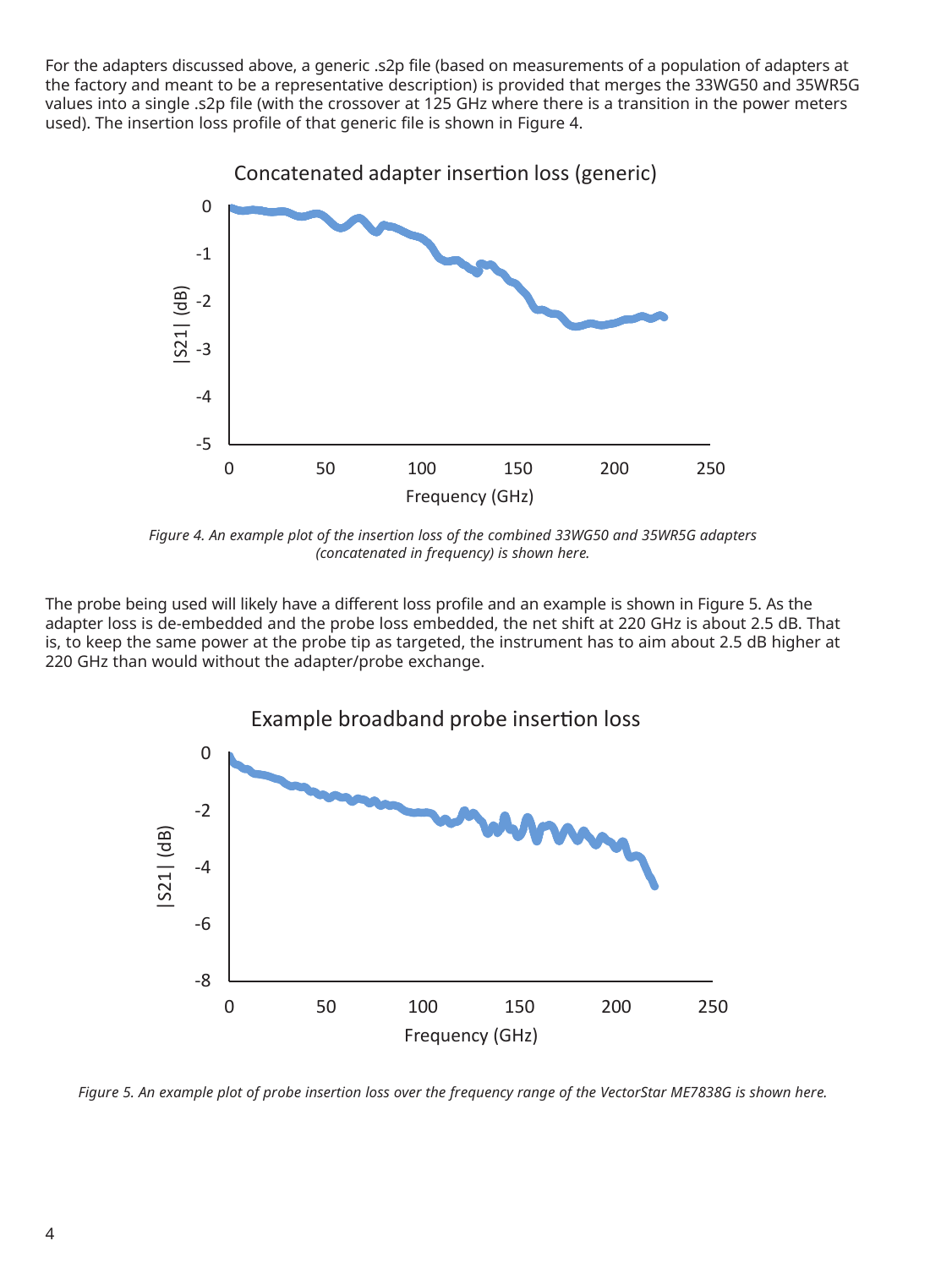## **Example Sequence**

Consider an example sweep setup covering 150-220 GHz. The calibration was performed with a target value of –25 dBm using the 35WR5G adapter and the G-band power sensor. The adapter was then de-embedded and the wafer probe embedded. A plot of the VNA measurement of a1/1 is shown in Figure 6. Effectively, a receiver calibration has been applied to this data so, just after calibration and before embedding and de-embedding, the response was a flat line at -25 dBm. With embedding and de-embedding applied, the VNA has to change its drive levels relative to the original calibration to achieve the target power at the new reference plane. In this case, since the probe has slightly more insertion loss than the adapter, the VNA drive level must be higher to achieve –25 dBm at the probe tip. At 220 GHz, the a1/1 value has moved by about 2.5 dB, as would have been guessed based on the discussion in the previous section.



*Figure 6. A plot of reference signal level (a1/1|P1) after the embedding/de-embedding sequence relative to the original calibration at –25 dBm.*

## **Summary**

Since the VectorStar ME7838G is a broadband system covering over 220 GHz, power calibrations can require multiple sensors and multiple adapters. Because power calibrations occur at a plane convenient for the power sensors and are used at a plane convenient for the DUT (e.g., at a probe tip), additional embedding and de-embedding steps can help move the power calibration accuracy to a more appropriate reference plane.